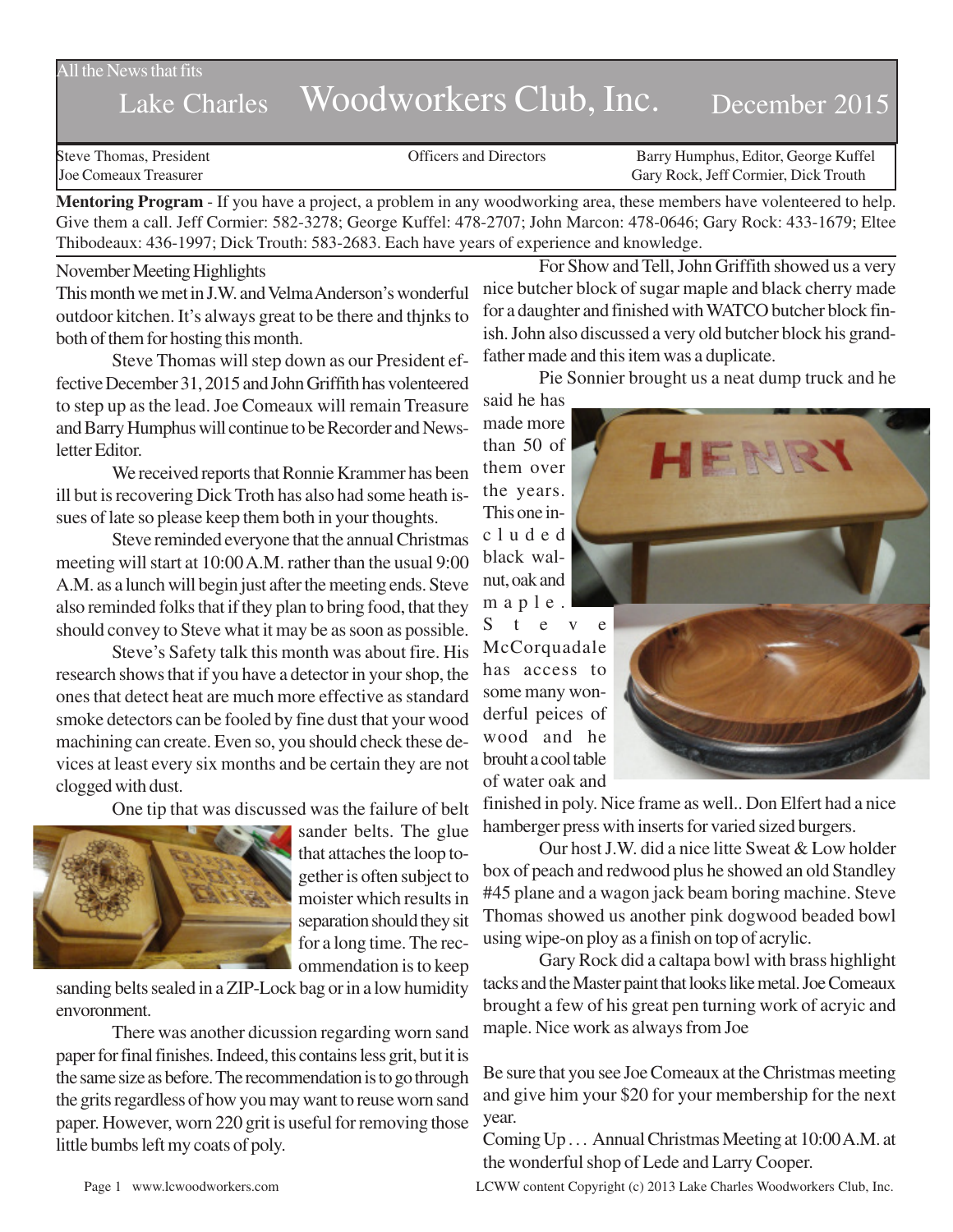# What About Belt Sanders?

On a belt sander, a single loop of seamless sandpaper is held taught between a motorized cylinder and a free-wheeling cylindar that drive the loop quickly in one direction. The "belt" portion, on both stationary and handheld belt sanders functions as the sanding surface. With their electric motors, belt sanders are designed to tackle larger, more extensive sanding projects than orbital or hand-powered sanders.

Because belt sanders are the work horse of the sanding world, they can both save you time and quickly ruin your project. Belts sanders function to remove material very quickly and very evenly. In the right hands they can be used for leveling, shaping, trimming and flattening. In the wrong hands or on the wrong project, they can wreak havoc.

All multipurpose, hand-held belt sanders use interchangeable, 3-inch wide sanding belts to get the job done. These belts come in a spectrum of grit counts and are made out of various materials. As to be expected, cheaper belts have shorter life spans and are much more likely to break. These cheaper versions also open your belt sander up to a whole host of issues that are almost non-existent with higher quality belts. For the most commonly used grit counts, between 80 and 120, it is best to invest in a high quality aluminum oxide or zirconia belts.

The correct method for belt sanding any given surface is to sand in long, straight, overlapping passes that move in the direction of the woodgrain. Gouging is a phenomenon that occurs when a belt sander leaves deeper curved gouges at the top and bottom of these passes. This tends to result from using overused or dirty belts, grit patterns higher than 120, or having debris between the sanding plate and sanding belt. Preventative measures to stay away from gouging include: using new or clean belts, staying away from ultra fine grit patters, and keeping your machine clean and dust free. This problem is very common in new belt sander users.

The belt sander is the burliest member of the power sanding community, it frequently runs into problems when used on daintier, more sensitive tasks. While this seems selfevident, certain materials do not always throw up that red flag. One such material is plywood. While plywood is durable, reliable and cheap it should always be sanded with caution. This is because plywood's face veneer is only fractions of an inch thick, and is therefor easily sanded through. While the particle board layers beneath plywood's face veneer are sturdy and structurally sound, they tent to be unsightly when peeking out through an over sanded face veneer.

When the sanding belt on a belt sander fails to remain taught around the sander's rollers it tends to track back Continued on Page 3

and forth toward the path of least resistance. When this occurs during a sanding job it decreases the belt sander's efficiency and functionality noticeably. Normally this can be fixed by tightening the tracking adjustment knob usually located on the side of the belt sander's body.

It is common for this problem to occur even when the adjustment knob its tightened down fully. When this is the case, the problem usually comes back to the sanding belt. If the belt is loaded, stretched from overuse, or the wrong size for your sander it will track all day long. Also, cheaper models of sanding belts are notorious for tracking after only limited use. The solution to this problem comes back to personal preference. If you fed up with tracking issues on your belt sander, upgrade to a quality sanding belt.

Belt sanders, like other power tools, are victim to wear and tear. One trick to getting a longer and more fruitful life out of your belt sander is committing to cleaning your machine regularly. This process revolves around dust management. Dust buildup is any power tools worst nightmare.

While it might seem innocuous enough, the problems that stem from dust accumulation affect every component every tool. When it comes to belt sanders, the dust management system is built in, you just have to use it. The majority of belt sanders on the market today have a dust exhaust built into their assembly. The hard part is remembering to empty the dust receptacle regularly. During longer projects the dust receptacle should be emptied multiple times. This process can be made more efficient by attaching a shop vacuum hose directly to your belt sander's dust exhaust.

To make sure to prevent most of these problems, you have to buy a quality product. Read belt sander reviews to get a feel for what's on the market. You should also ask LCWW members or experts to help you out.

### More on Belt Sanders -- Belts

The best multipurpose belt sander takes a 3-in.-wide belt. You'll see machines designed for wider and narrower belts, but they're for specialized tasks. Within the 3-in. class, there are smaller tools that take 3 x 18-in. belts, midsize machines that take 3 x 21-in. belts and a couple of large sanders that take 3 x 24-in. belts. The smaller tools are lighter and easier to use one-handed for shaping and scribing. They're good for smaller work and casual use. The larger tools have more surface area and weight for smoothing wide surfaces. They're better for bigger work and shop use. The 3 x 21- in. machines are a good compromise. You'll find 3 x 18-in. sanders for \$50 to \$150 and 3 x 21-in. sanders for \$100 to \$250.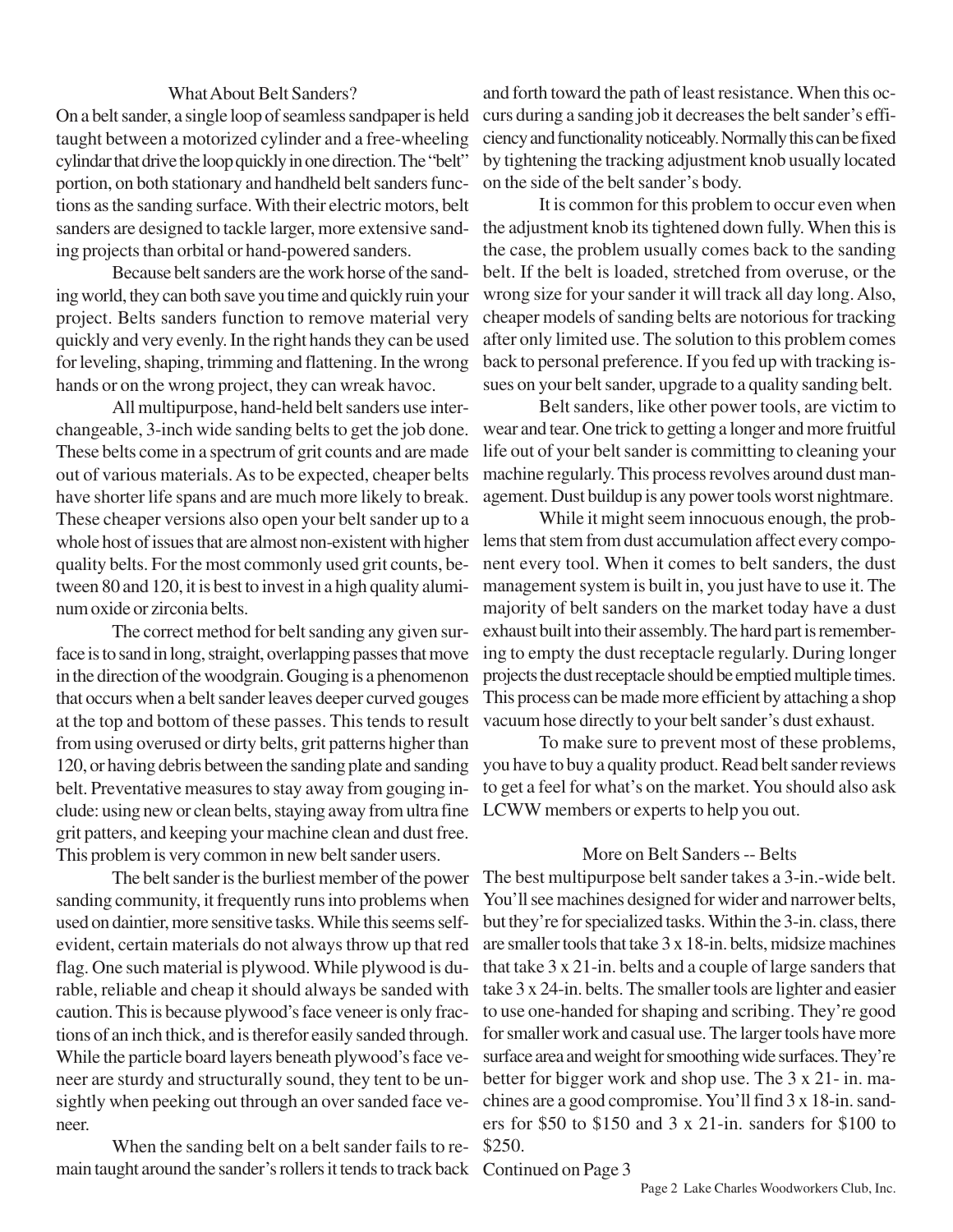# Contunued from Page 2 . . .

You'll also find smaller belt sanders that take 2-1/2 in.-wide belts. They're light and very handy for one-handed use. Sanders with 4-in.-wide belts are heavy-duty machines best left to cabinetmakers.

Pick a belt, but not any belt I use 80- and 120-grit belts regularly, and rarely, 50-grit. Grits coarser than 50 leave deep scratches that are difficult to remove. And if you're doing finer sanding, you're better off using a random-orbit sander. Remember one of the rules of sanding: You can skip one grade of grit, but it wastes time and you'll just wear out belts skipping two. For example, you can go from 80 to 120, skipping 100 grit, but don't go from 50 to 120.

Aluminum oxide is the traditional grit material. You'll find it in less expensive khaki-color form, good if you need a disposable belt, and longer-lasting, dark brown premium belts. However, for grits of 80 and coarser, many people now prefer zirconia belts (sometimes called "planer" belts). They have sharper, tougher cutting particles that cut more aggressively, last longer and don't clog as easily. These belts are usually bright blue or purple. Zirconia belts cost slightly more than premium aluminum oxide belts.

## More Belt Sander Issues

Common sander problems can easily creep up--especially on older models. Many newer models are designed with selfcorrecting features that plagued older versions. But, at some point, you may need to replace a part or make repairs. You may need to be a little mechanically inclined, especially if it is a motor problem but other problems may be solved with routine maintenance.

The older a power belt sander becomes, the more likely it will run hotter than it did in its youth. This problem will only get worse if you do not rectify the situation. Many manufacturers claim that the machine's gear train has been permanently lubricated with heavy grease so you will need not need to worry about gear grease. However, if your machine is older than the predicted life the manufacturer cites in the original paperwork, then you might need to replace the gear box grease. If an oily smell occurs when you are operating a sander, it is an indication that the heavier lubricating solids in the gear box grease have separated. To remedy the problem, open the gear train box and clean out all of the old grease, replacing it with bearing grease from your local auto parts store. Coat the gear teeth so the grease fills all tooth gaps, but do not leave excess grease in the box. The newly lubricated gearbox should keep your sander working for quite a while.

Normally, when a belt sander begins making noises it is a good indication the belt needs to be changed. Worn belts will affect the tension since the belt surface area has worn with use. If you have recently installed a new belt, check the tension by squeezing the belt with your fingers. There should be about a 1/4 play for a properly tightened belt. If the belt has no give, it is too tight and may cause a loud squeaky noise and overload the motor. You will need to adjust the belt tension by working the hex head set screw until you get the proper play in the belt. An excessively loose drive belt may fail altogether, slipping from the pulley, causing the sander to jump and or hesitate. Remove the drive belt cover with a Phillips screwdriver and tighten the drive pulley before replacing the cover.

If your power sander switch is in the "on" position but nothing happens, you may have worn motor brushes. Power sanders, like all other power tools that run at high loads for extended periods of time, will tend to wear down motor brushes, especially when using models designed for casual homeowner use. The brushes will not become worn all at once. In the beginning, you will probably experience a sluggish start where you may have to shake or smack the tool to get it to start. This is tell-tale sign the brushes are about to give it up. When brushes are completely worn, the sander will not start.

The abrasive belt protects the drum from debris, so you should leave it on when your sander is not in use. But it's essential to loosen the belt whenever you step away from the sander. This applies whether you're leaving the machine for a lunch break, or if you won't be using it for a few days.

As for the V- belts, they heat up when in use, making the material malleable. Reducing the belt tension prevents it from taking the shape of the sander's pulley system while it's still warm, which could cause chatter marks when you use the machine again.

It's also important to make sure you maintain the right amount of V-belt tension while you're using the sander. If the V-belt is too loose, it can slip. If the belt is too tight, it will wear out more quickly.

**Your Future in The Lake Charles Woodworkers Club** It is important to consider contributing to the LCWW with your membership this coming year. Your membership pays for our activities, the refreshments at our meetings the Newsletter and our contributions to the community of woodworkers and more. Please see Joe Comeaux at our future meeting. The cost is low at only \$20 per year for a family membership. You may mail your membership check to Joe at 1675 Campfire Rd., Lake Charles, LA 70611.